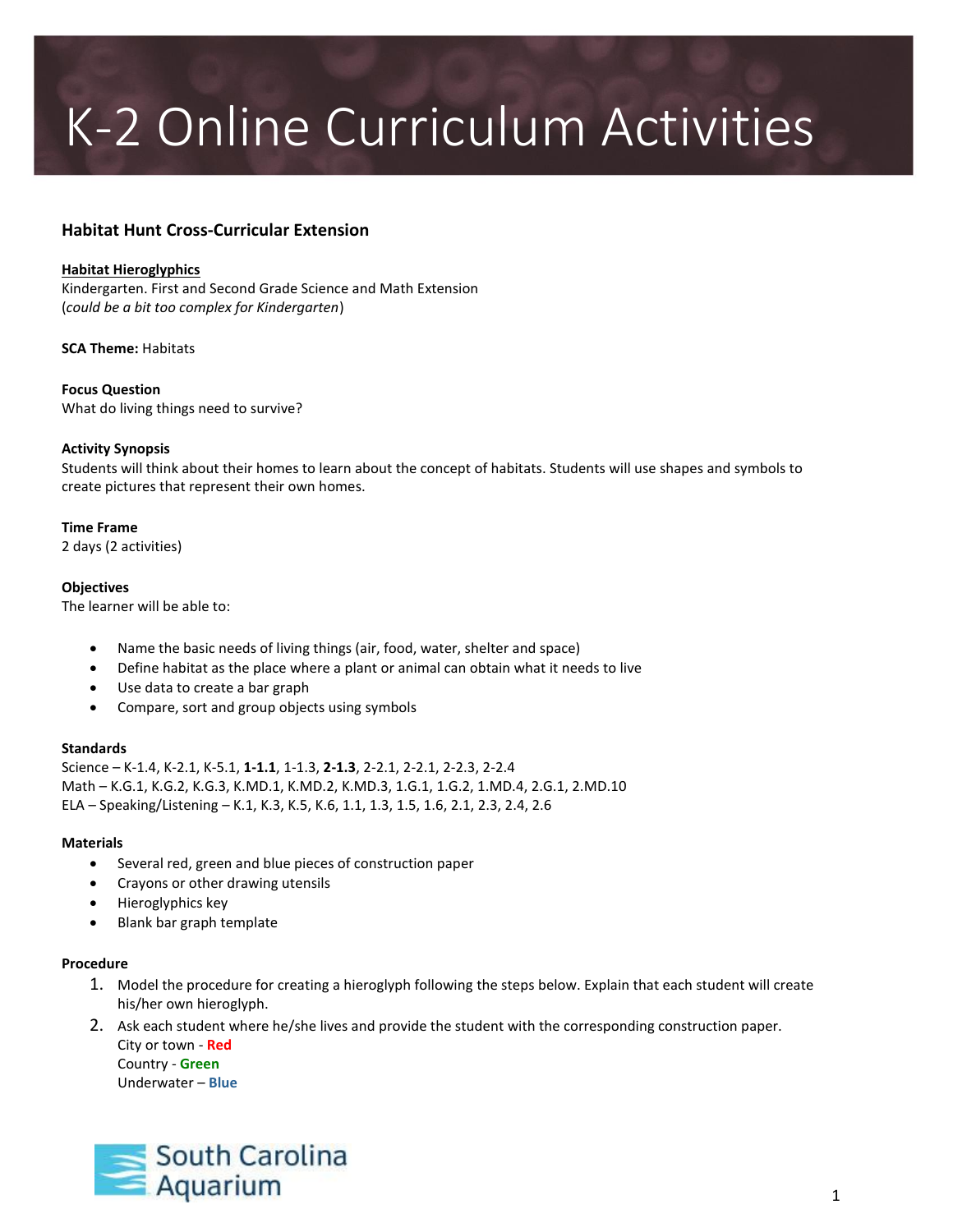### K-2 Online Curriculum Activities

3. Once each student has paper, the teacher will then proceed through each of the following clues one at a time, allowing children to add parts to their paper.

*Do you live in a house, an apartment, a cave, or somewhere other than a house, apartment, or cave?*

- If you live in a house, draw a triangle in the top left corner.
- If you live in an apartment, draw a square in the top left corner.
- If you live in a cave, draw an "X" in the top left corner.
- If you live somewhere other than a house, apartment, or cave, draw a circle in the top left corner.

*How many people other than you live in your home?* 

For each person other than you draw one horizontal line in the bottom left corner of the paper.

#### *How many bedrooms are in your home?*

Place a capital letter "B" in the middle of your paper for each bedroom in your home.

*Which food do you like best? Pizza, hamburgers, hot dogs, green beans or tree bark?*

- Draw a triangle in the top right corner if it is pizza.
- Draw a circle in the top right corner if it is hamburgers.
- Draw a line in the top right corner if it is hot dogs.
- Draw a square in the top right corner if it is green beans.
- Draw a scribble in the top right corner if it is tree bark.

#### *Where do you get drinking water from? Faucet, refrigerator door, water bottle or river?*

- Draw an "F" in the bottom right corner if it is the faucet.
- Draw a "D" in the bottom right corner if it the refrigerator door.
- Draw a "B" in the bottom right corner if it is the water bottle.
- Draw an "R" in the bottom right corner if it is the river.

Here is an example of a fish hieroglyph (see example hieroglyph):

*The student who created this hieroglyph lives in the city in an apartment. The apartment has three bedrooms. Two other people live in the apartment with the student. The student's favorite food is pizza and drinks water from the faucet.*

- 4. The class can then participate in the following activities using their habitat hieroglyphs.
	- o Students can trade and "read" each other's hieroglyphs using the key.
	- $\circ$  Students can find their "twin" or someone who has 2 things the same as theirs.
	- $\circ$  The teacher can put a sample on the board and ask, "Who matches this hieroglyph in one way?" (This is where students are learning to compare, sort and group objects and how to use and read symbols).
	- o You could also make a bar graph of each question (how many student live in a city or town, the country, or underwater). Do the first couple graphs as a class and then have your students make the others based on the data you put on the board.
- 5. Review the results and explain how each of the questions represents something that they need: shelter, space, food and water. Space can be explained as the number of people in the house compared to the number of rooms. Ask the students if they would like to give up their home, their food, their water or their space. Presuming they all say no, explain that they need food, water, shelter, and space to survive. These elements make up a living thing's habitat.